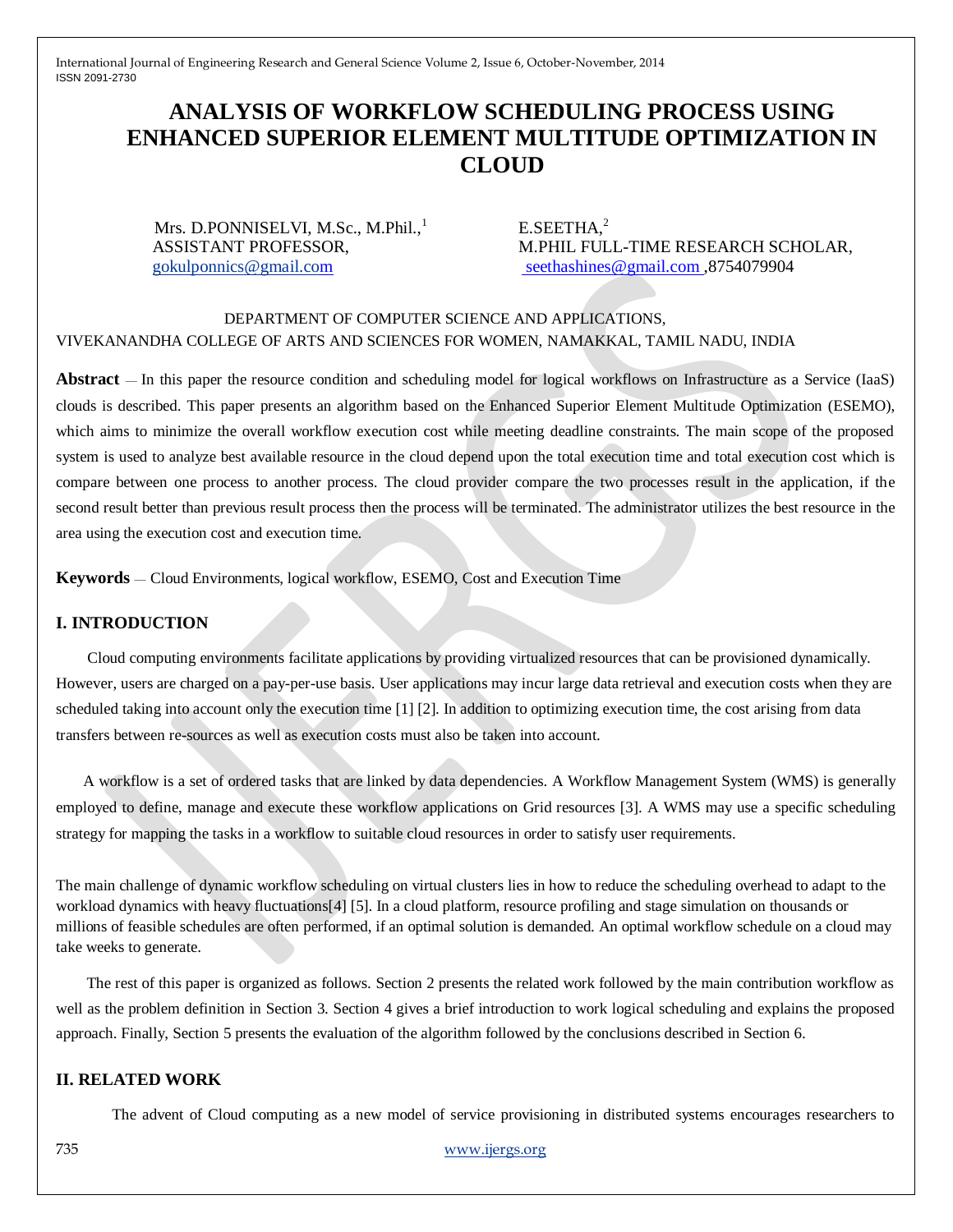investigate its benefits and drawbacks on executing scientific applications such as workflows. One of the most challenging problems in Clouds is workflow scheduling, i.e., the problem of satisfying the QoS requirements of the user as well as minimizing the cost of workflow execution. It have previously designed and analyzed a two-phase scheduling algorithm for utility Grids, called Partial Critical Paths (PCP), which aims to minimize the cost of workflow execution while meeting a user-defined deadline.

However, it believes Clouds are different from utility Grids in three ways: on-demand resource provisioning, homogeneous networks, and the pay-as-you-go pricing model. It adapt the PCP algorithm for the Cloud environment and propose two workflow scheduling algorithms: a one-phase algorithm which is called IaaS Cloud Partial Critical Paths, and a two-phase algorithm which is called IaaS Cloud Partial Critical Paths with Deadline Distribution [6] [7].

Workflows are usually represented by Graph. Workflows for large computational problems are often composed of several interrelated workflows. Workflows in an ensemble typically have a similar structure, but they differ in their input data and number of tasks, individual task sizes. There are many applications that require scientific workflow in single cloud provider in cloud environments utility computing has emerged as a new service provisioning model and is capable of supporting diverse computing services such as servers, storage, network and applications for e-Business and e-Science over a global network [8] [9].

#### **III. MAIN CONTRIBUTIONS**

Workflow scheduling on distributed systems has been widely studied over the years and is NP-hard by a reduction from the multiprocessor scheduling problem. Therefore it is impossible to generate an optimal solution within polynomial time and algorithms focus on generating approximate or near-optimal solutions. Numerous algorithms that aim to find a schedule that meets the user's quality of services (QoS) requirements have been developed.

A vast range of the proposed solutions target environments similar or equal to community grids. This means that minimizing the application's execution time is generally the scheduling objective, a limited pool of computing resources is assumed to be available and the execution cost is rarely a concern. The solutions provide a valuable insight into the challenges and potential solutions for workflow scheduling. However, they are not optimal for utility-like environments such as IaaS clouds. There are various characteristics specific to cloud environments that need to be considered when developing a scheduling algorithm.

#### **IV. PROPOSED ALGORITHM**

The proposed algorithm named ESEMO (Enhanced Superior Element Multitude Optimization) which is compare the total execution time and total execution cost between one processes to another process. In addition, it extends the resource model to consider the data transfer cost between data in cloud environment so that nodes can be deployed on different regions

Also, it assigns different options for the selection of the initial resources and the given task the different set of initial resource requirements is assigned. In addition, data transfer cost between data environment are also calculated so as to minimize the cost of execution in multi-cloud service provider environment.

In this proposed system contains are workflows scheduling strategies and dynamic resource allocation for executing IaaS in Cloud environment. The scenario is modeled as implement the multi cloud environment and its optimization problem is to minimize the overall execution cost.

 The proposed approach incorporates basic IaaS cloud principles heterogeneity, multi cloud, and cloud provider of the resources. The proposed system is workflow scheduling strategies implementing superior element multitude optimization execution cost reduced to optimization execution. It aims to minimize the overall execution cost and time in executing the processes in multi cloud environment.

736 www.ijergs.org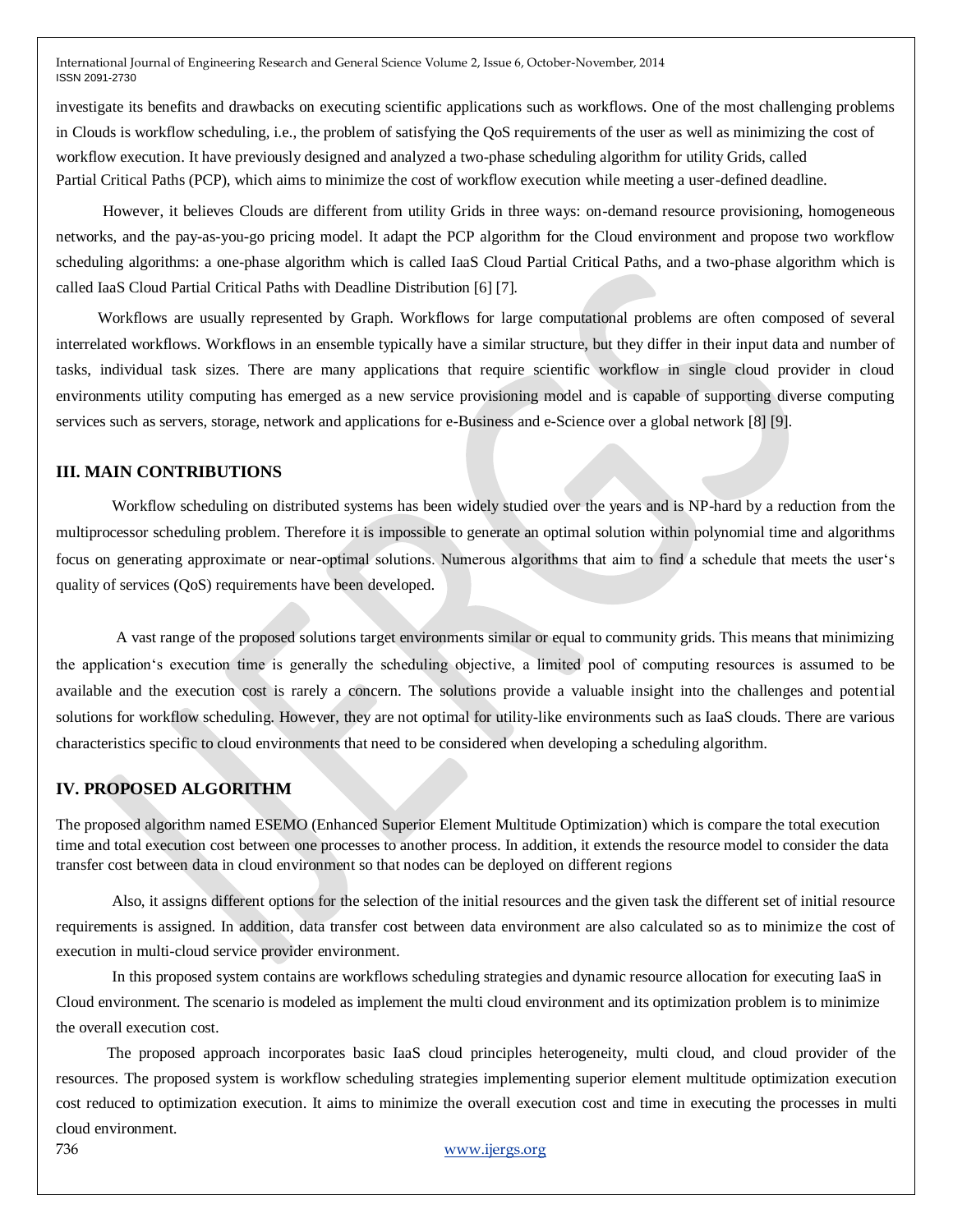## **PROPOSED ALGORITHM**

Initialize resources

Repeat

For each resources do

calculate the fitness value

If fitness value is better than the best fitness value (optimal best) in list

set current value as the new optimal best

End if

End for resources with the best fitness value of all the resources a for each resources do

Calculate resource capacity according to capacity update

equation Update resources position according to position update

equation end for

until maximum iterations or minimum error criteria is attained

## **V. EXPERIMENTAL RESULTS**

The Table 1.1 and Table 1.2 used to represent the process of value as Total execution cost and Total Execution Time in multi system environment. The specified value is varied from dynamic manner depend upon the number of the resource and belong tasked to those resource. It represented in the basis of number of task assigned to the resource belong to the resource capability.

| <b>Resource</b><br>Id | <b>Total Execution</b><br>Cost | <b>Total Execution</b><br><b>Time</b> |
|-----------------------|--------------------------------|---------------------------------------|
| $\overline{1,2}$      | $\overline{34}$                | 36                                    |
| 2,3                   | $\overline{39}$                | 34                                    |
| 3,4                   | $\overline{28}$                | $\overline{32}$                       |
| $\overline{4,5}$      | 14                             | $\overline{34}$                       |
| 1,2,3                 | 35                             | 22                                    |
| 2,3,4                 | 28                             | $\overline{36}$                       |
| 3,4,5                 | $\overline{22}$                | 40                                    |
| 1,2,3,4               | 40                             | $\overline{34}$                       |
| 2,3,4,5               | 32                             | 40                                    |
| 1,2,3,4,5             | 30                             | $\overline{34}$                       |

**Table 1.1 Process value of Total execution cost and Total execution time in multi resource**

737 www.ijergs.org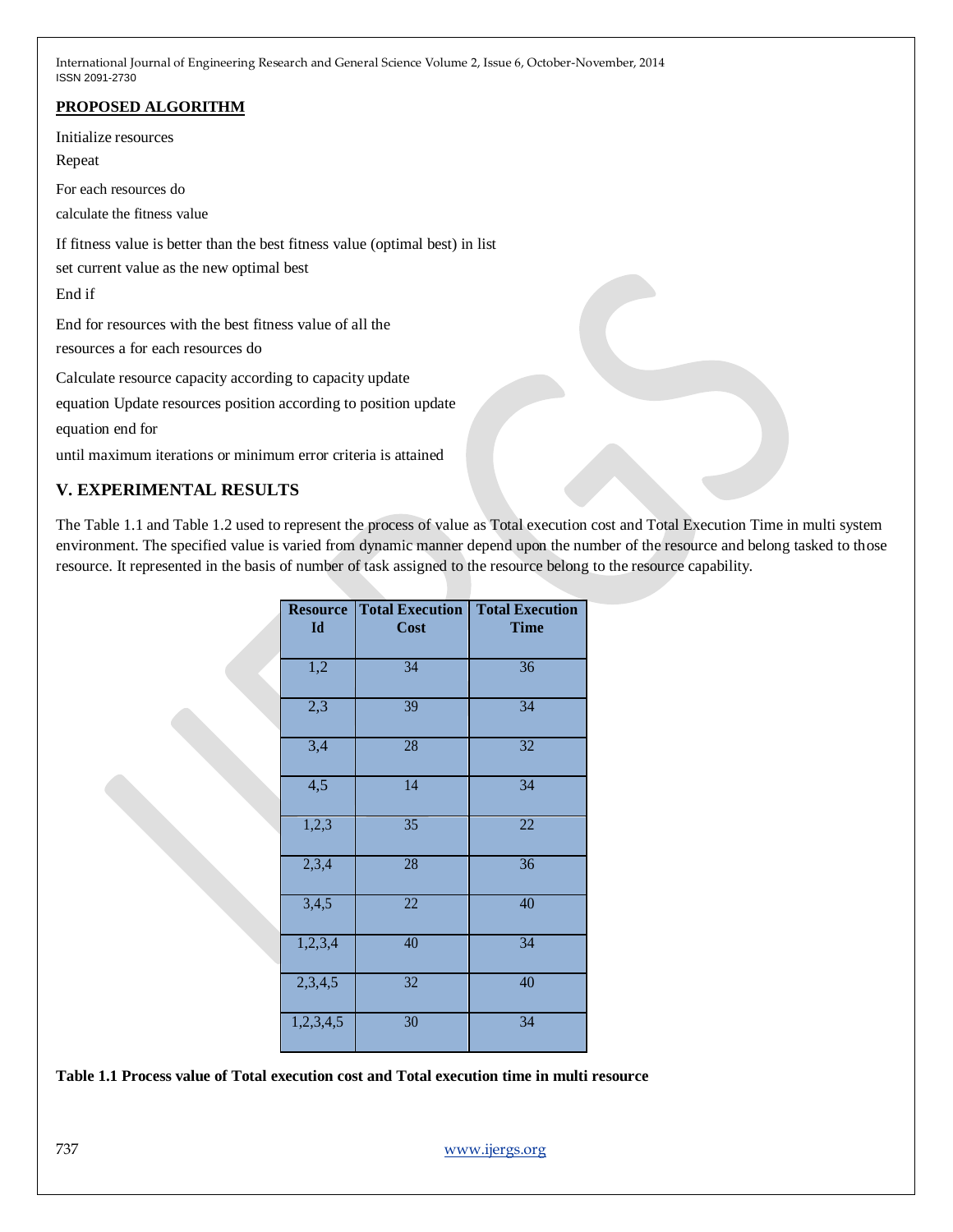

**Table 1.2 Chart representation of Total execution cost and Total execution time in multi resource ACKNOWLEDGMENT**

My abundant thanks to **Dr.S.SEETHALAKSHMI**,**M.Sc.,M.Phil.,Ph.D.,PGDEM.,PGDEM.,PGDCA.,FICS**,**Principal**, **Vivekananda College of Arts and Sciences for wome**n**, Namakkal** who gave this opportunity to do this research work. I am deeply indebted to **Dr.S.DHANALAKSHMI, MCA., M.Phil.,Ph.D.,M.E., Head Department of Computer Science and Applications at Vivekananda College of Arts and Sciences for wome**n**, Namakkal** for this timely help during the paper. I express my deep gratitude and sincere thanks to my supervisor **Mrs.D.PONNISELVI, M.Sc., M.Phil., Assistant Professor, Department of Computer Science and Applications** at **Vivekananda College of Arts and Sciences for wome**n**, Namakkal** for her valuable, suggestion, innovative ideas, constructive, criticisms and inspiring guidance had enabled me to complete the work successfully.

#### **VI.CONCLUSION**

As research conclusion of proposed system work the paper presents the ESEMO (Enhanced Superior Element Multitude Optimization) algorithm which is used to predict the least time computation in the cloud provider area. In addition, the dissertation compared the time evaluation work between one dynamic resource flows to another process flow of dynamic resource in the cloud environment. In addition, it extends the resource model to consider the data transfer cost between data centers so that nodes can be deployed on different regions. Extending the algorithm to include heuristics that ensure a task is assigned to a node with sufficient memory to execute it will be included in the algorithm. Also, it assigns different options for the selection of the initial resource pool. In addition, data transfer cost between data center are also calculated as to minimized the cost of execution in multi cloud services provider environments.

#### **REFERENCES:**

- 1. G.Thickins, ―Utility Computing: The Next New IT Model‖, Darwin Magazine, April 2003.
- 2. T.Eilametal, ―A utility computing framework to develop utility systems, IBM System Journal, 43(1):97-120, 2004.
- 3. S.Benkneretal., —VGE A Service-Oriented Grid Environment for On-Demand Supercomputingl, In the Fifth IEEE/ACM International Workshop on Grid Computing (Grid 2004), Pittsburgh, PA, USA, November 2004.
- 4. M.Malawski, G.Juve, E.Deelman, and J.Nabrzyski, ―Cost-and deadline-constrained provisioning for scientific workflow ensembles in IaaS clouds, in Proc. Int. Conf. High Perform. Computer Network, Storage Anal., 2012, vol. 22, pp. 1–11.
- 5. E.Deelman, G.Singh, M.Livny, B.Berriman, and J. Good, ―The cost of doing science on the cloud: The montage example, in 2008 ACM/IEEE Conference on Supercomputing (SC 08), 2008.

738 www.ijergs.org